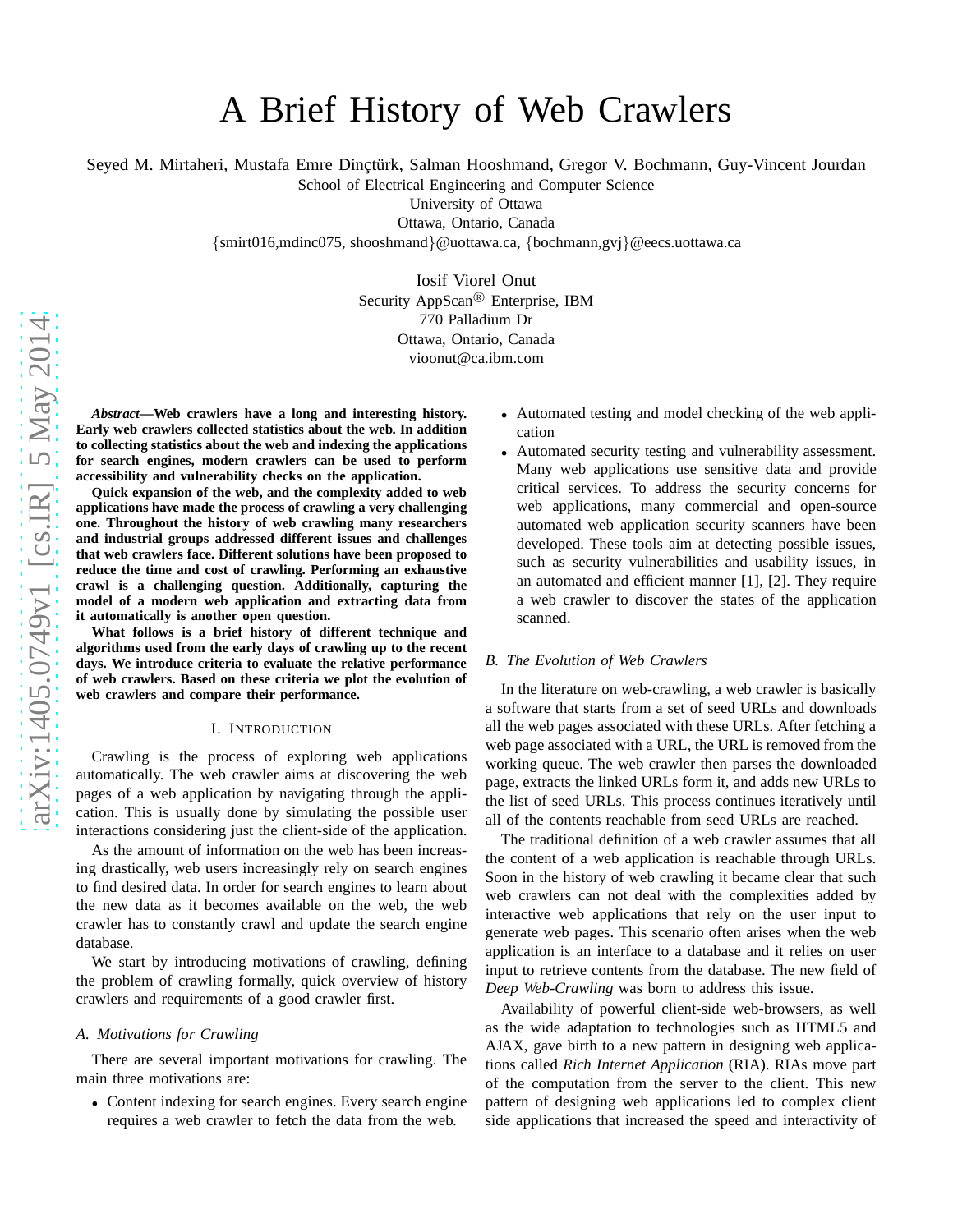the web application, while it reduced the network traffic per request.

Despite many added values, RIAs introduced some unique challenges to web crawlers. In a RIA, user interaction often results in execution of client side *events*. Execution of an event in a RIA often changes the state of the web application on the client side, which is represented in the form of a *Document Object Model* (DOM) [3]. This change in the state of DOM does not necessarily means changing the URL. Traditional web crawlers rely heavily on the URL and changes to the DOM that do not alter the URL are invisible to them. Although deep web crawling increased the ability of the web crawlers to retrieve data from web applications, it fails to address changes to DOM that do not affect the URL. The new and recent field of *RIA web-crawling* attempts to address the problem of RIA crawling.

## *C. Problem Definition*

A web application can be modeled as a directed graph, and the *World Wide Web* can be modeled as a forest of such graphs. The problem of Web crawling is the problem of discovering all the nodes in this forest. In the application graph, each node represents a state of the application and each edge a transition from one state to another.

As web applications evolved, the definition of the state of the application evolved as well. In the context of traditional web applications, states in the application graph are pages with distinct URLs and edges are hyperlinks between pages i.e. there exist an edge between two nodes in the graph if there exist a link between the two pages. In the context of deep web crawling, transitions are constructed based on users input. This is in contrast with hyperlink transitions which always redirect the application to the same target page. In a deep web application, any action that causes submission of a form is a possible edge in the graph.

In RIAs, the assumption that pages are nodes in the graph is not valid, since the client side code can change the application state without changing the page URL. Therefore nodes here are application states denoted by their DOM, and edges are not restricted to forms that submit elements, since each element can communicate with the server and partially update the current state. Edges, in this context, are client side actions (e.g. in JavaScript) assigned to DOM elements and can be detected by web crawler. Unlike the traditional web applications where jumps to arbitrary states are possible, in a RIA, the execution of sequence of events from the current state or from a seed URL is required to reach a particular state.

The three models can be unified by defining the state of the application based on the state of the DOM as well as other parameters such as the page URL, rather than the URL or the DOM alone. A hyperlink in a traditional web application does not only change the page URL, but it also changes the state of the DOM. In this model changing the page URL can be viewed as a special client side event that updates the entire DOM. Similarly, submission of a HTML form in a deep web application leads to a particular state of DOM once the response comes back from the server. In both cases the final DOM states can be used to enumerate the states of the application. Table I summarizes different categories of web crawlers.

#### *D. Requirements*

Several design goals have been considered for web crawlers. *Coverage* and *freshness* are among the first [4]. Coverage measures the relative number of pages discovered by the web crawler. Ideally given enough time the web crawler has to find all pages and build the complete model of the application. This property is referred to as *Completeness*. Coverage captures the static behaviour of traditional web applications well. It may fail, however, to capture the performance of the web crawler in crawling dynamically created web pages. The search engine index has to be updated constantly to reflect changes in web pages created dynamically. The ability of the web crawler to retrieve latest updates is measured through *freshness*.

An important and old issue in designing web crawlers is called *politeness* [5]. Early web crawlers had no mechanism to stop them from bombing a server with many requests. As the result while crawling a website they could have lunched an inadvertent *Denial of Service*(DoS) attack and exhaust the target server resources to the point that it would interrupt normal operation of the server. Politeness was the concept introduced to put a cap on the number of requests sent to a web-server per unit of time. A polite web crawler avoids launching an inadvertent DoS attack on the target server. Another old problem that web crawlers faced are *traps*. Traps are seemingly large set of websites with arbitrary data that are meant to waste the web crawler resources. Integration of *black-lists* allowed web crawlers to avoid traps. Among the challenges web crawlers faced in the mid 90s was *scalability* [6]. Throughout the history of web-crawling, the exponential growth of the web and its constantly evolving nature has been hard to match by web crawlers. In addition to these requirements, the web crawler's model of application should be *correct* and reflect true content and structure of the application.

In the context of deep-web crawling Raghavan and Garcia-Molina [7] suggest two more requirements. In this context, *Submission efficiency* is defined as the ratio of submitted forms leading to result pages with new data; and *Lenient submission efficiency* measures if a form submission is semantically correct (e.g., submitting a company name as input to a form element that was intended to be an author name)

In the context of RIA crawling a non-functional requirement considered by Kamara et al. [8] called *efficiency*. Efficiency means discovering valuable information as soon as possible. For example states are more important than transitions and should be found first instead of finding transitions leading to already known states. This is particularly important if the web crawler will perform a partial crawl rather than a full crawl.

This paper defines web crawling and its requirements, and based on the defined model classifies web crawlers.

A brief history of traditional web crawlers<sup>1</sup>, deep web

<sup>1</sup>See Olston and Najork [4] for a survey of traditional web crawlers.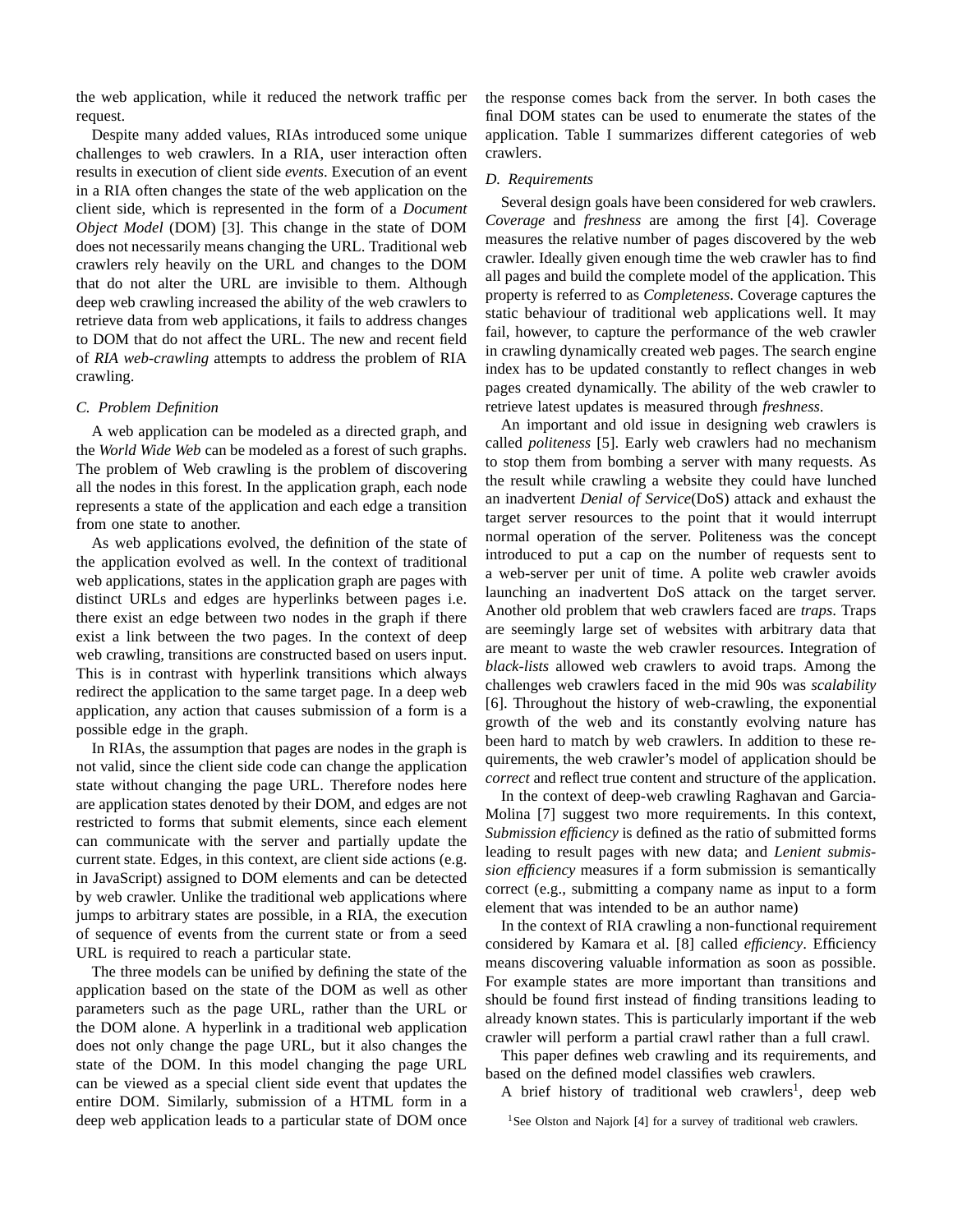| Web<br>crawler<br>type | Input                                                            | Application graph components                                                                                                                                                                                                             |
|------------------------|------------------------------------------------------------------|------------------------------------------------------------------------------------------------------------------------------------------------------------------------------------------------------------------------------------------|
| Traditional            | Set of seed URLs                                                 | Nodes are pages with distinct URL and a directed edge exist from page $p_1$ to page $p_2$ if there<br>is a hyperlink in page $p_1$ that points to page $p_2$                                                                             |
| Deep                   | Set of Seed URLs, user context<br>specific data, domain taxonomy | Nodes are pages and a directed edge exists between page $p_1$ to page $p_2$ if submitting a form<br>in page $p_1$ gets the user to page $p_2$ .                                                                                          |
| <b>RIA</b>             | A starting page                                                  | Nodes are DOM states of the application and a directed edge exist from DOM $d_1$ to DOM $d_2$<br>if there is a client-side JavaScript event, detectable by the web crawler, that if triggered on $d_1$<br>changes the DOM state to $d_2$ |
| Unified<br>Model       | A seed URL                                                       | Nodes are calculated based on DOM and the URL. An edge is a transmission between two states<br>triggered through client side events. Redirecting the browser is a special client side event.                                             |

TABLE I

DIFFERENT CATEGORIES OF WEB CRAWLERS

crawlers<sup>2</sup>, and RIA crawlers<sup>3</sup> is presented in sections II-IV. Based on this brief history and the model defined, taxonomy of web crawling is then presented in section V. Section VI concludes the paper with some open questions and future works in web crawling.

# II. CRAWLING TRADITIONAL WEB APPLICATIONS

Web crawlers were written as early as 1993. This year gave birth to four web crawlers: *World Wide Web Wanderer*, *Jump Station*, *World Wide Web Worm* [11], and *RBSE spider*. These four spiders mainly collected information and statistic about the web using a set of seed URLs. Early web crawlers iteratively downloaded URLs and updated their repository of URLs through the downloaded web pages.

The next year, 1994, two new web crawlers appeared: *WebCrawler* and *MOMspider*. In addition to collecting stats and data about the state of the web, these two web crawlers introduced concepts of *politeness* and *black-lists* to traditional web crawlers. *WebCrawler* is considered to be the first parallel web crawler by downloading 15 links simultaneously. From *World Wide Web Worm* to *WebCrawler*, the number of indexed pages increased from 110,000 to 2 million. Shortly after, in the coming years a few commercial web crawlers became available: *Lycos*, *Infoseek*, *Excite*, *AltaVista* and *HotBot*.

In 1998, Brin and Page [12] tried to address the issue of scalability by introducing a large scale web crawler called *Google*. Google addressed the problem of scalability in several ways: Firstly it leveraged many low level optimizations to reduce disk access time through techniques such as compression and indexing. Secondly, and on a higher level, Google calculated the probability of a user visiting a page through an algorithm called *PageRank*. PageRange calculates the probability of a user visiting a page by taking into account the number of links that point to the page as well as the style of those links. Having this probability, Google simulated an arbitrary user and visited a page as often as the user did. Such approach optimizes the resources available to the web crawler by reducing the rate at which the web crawler visits unattractive pages. Through this technique, Google achieved high *freshness*. Architecturally, Google used a master-slave architecture with a master server (called *URLServer*) dispatching URLs to a set of slave nodes. The slave nodes retrieve the assigned pages by downloading them from the web. At its peak, the first implementation of Google reached 100 page downloads per second.

The issue of scalability was further addressed by Allan Heydon and Marc Najork in a tool called *Mercator* [5] in 1999. Additionally Mercator attempted to address the problem of extendability of web crawlers. To address extensibility it took advantage of a modular Java-based framework. This architecture allowed third-party components to be integrated into Mercator. To address the problem of scalability, Mercator tried to solve the problem of *URL-Seen*. The URL-Seen problem answers the question of whether or not a URL was seen before. This seemingly trivial problem gets very time-consuming as the size of the URL list grows. Mercator increased the scalability of URL-Seen by batch disk checks. In this mode hashes of discovered URLs got stored in RAM. When the size of these hashes grows beyond a certain limit, the list was compared against the URLs stored on the disk, and the list itself on the disk was updated. Using this technique, the second version of Mercator crawled 891 million pages. Mercator got integrated into *AltaVista* in 2001.

IBM introduced *WebFountain* [13] in 2001. WebFountain was a fully distributed web crawler and its objective was not only to index the web, but also to create a local copy of it. This local copy was *incremental* meaning that a copy of the page was kept indefinitely on the local space, and this copy got updated as often as WebFountain visited the page. In WebFountain, major components such as the scheduler were distributed and the crawling was an ongoing process where the local copy of the web only grew. These features, as well as deployment of efficient technologies such as the *Message Passing Interface* (MPI), made WebFountain a scalable web crawler with high freshness rate. In a simulation, WebFountain managed to scale with a growing web. This simulated web originally had 500 million pages and it grew to twice its size every 400 days.

<sup>&</sup>lt;sup>2</sup>See He et al. [9] for a survey of deep web crawlers.

<sup>3</sup>See Choudhary et al. [10] for a survey of RIA crawlers.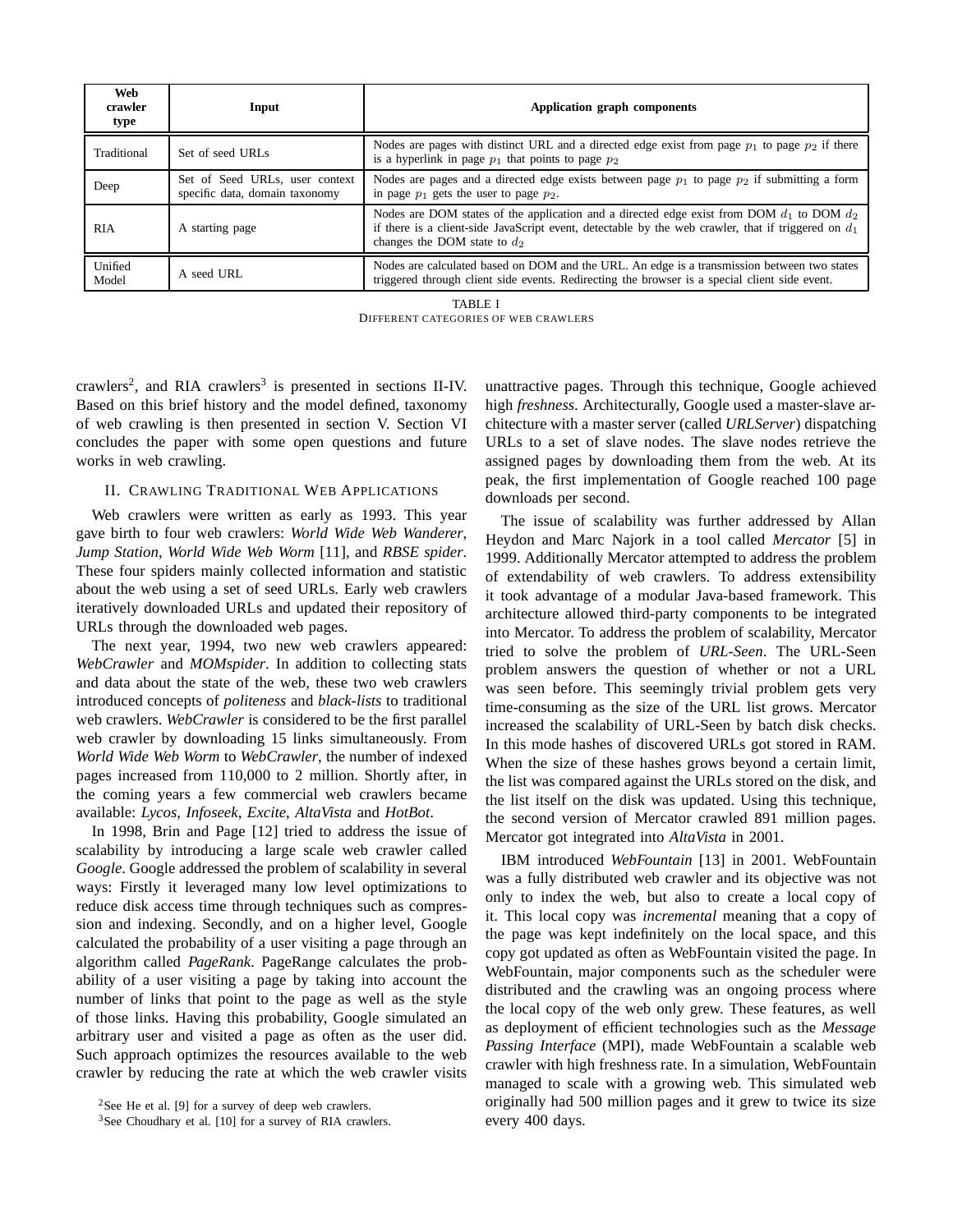In 2002, *Polybot* [14] addressed the problem of URL-Seen scalability by enhancing the batch disk check technique. Polybot used Red-Black tree to keep the URLs and and when the tree grows beyond a certain limit, it was merged with a sorted list in main memory. Using this data structure to handle URL-Seen test, Polybot managed to scan 120 million pages. In the same year, *UbiCrawler* [15] dealt with the problem of URL-Seen with a different, more peer-to-peer (P2P), approach. UbiCrawler used consistent hashing to distribute URLs among web crawler nodes. In this model no centralized unit calculates whether or not a URL was seen before, but when a URL is discovered it is passed to the node responsible to answer the test. The node responsible to do this calculation is detected by taking the hash of the URL and map it to the list of nodes. With five 1GHz PCs and fifty threads, UbiCrawler reached a download rate of 10 million pages per day.

In addition to Polybot and UbiCrawler, in 2002 Tang et al. introduced *pSearch* [16]. pSearch uses two algorithms called *P2P Vector Space Model (pVSM)* and *P2P Latent Semantic Indexing (pLSI)* to crawl the web on a P2P network. VSM and LSI in turn use vector representation to calculate the relation between queries and the documents. Additionally pSearch took advantage of *Distributed Hash Tables* (DHT) routing algorithms to address scalability.

Two other studies used DHTs over P2P networks. In 2003, Li et al [17] used this technique to scale up certain tasks such as clustering of contents and bloom filters. In 2004, Loo et al [18] addressed the question of scalability of web crawlers and used the technique to partition URLs among the crawlers. One of the underlying assumption in this work is the availability of high speed communication medium. The implemented prototype requested 800,000 pages from more than 70,000 web crawlers in 15 minutes.

In 2005, Exposto et al. [19] augmented partitioning of URLs among a set of crawling nodes in a P2P architecture by taking into account servers geographical information. Such an augmentation reduced the overall time of the crawl by allocating target servers to a node physically closest to them.

In 2008, an extremely scalable web crawler called *IRLbot* ran for 41.27 days on a quad-CPU AMD Opteron 2.6 GHz server and it crawled over 6.38 billion web pages [20]. IRLbot primarily addressed the *URL-Seen* problem by breaking it down into three sub-problems: CHECK, UPDATE and CHECK+UPDATE. To address these sub-problems, IRLbot introduced a framework called *Disk Repository with Update Management* (DRUM). DRUM optimizes disk access by segmenting the disk into several *disk buckets*. For each disk bucket, DRUM also allocates a corresponding bucket on the RAM. Each URL is mapped to a bucket. At first a URL was stored in its RAM bucket. Once a bucket on the RAM is fulled, the corresponding disk bucket is accessed in batch mode. This batch mode access, as well as the two-stage bucketing system used, allowed DRUM to store large number of URLs on the disk such that its performance would not degrade as the number of URLs increases.

#### III. CRAWLING DEEP WEB

As server-side programming and scripting languages, such as PHP and ASP, got momentum, more and more databases became accessible online through interacting with a web application. The applications often delegated creation and generation of contents to the executable files using *Common Gateway Interface* (CGI). In this model, programmers often hosted their data on databases and used HTML forms to query them. Thus a web crawler can not access all of the contents of a web application merely by following hyperlinks and downloading their corresponding web page. These contents are *hidden* from the web crawler point of view and thus are referred to as *deep web* [9].

In 1998, Lawrence and Giles [21] estimated that 80 percent of web contents were hidden in 1998. Later in 2000, Bright-Planet suggested that the deep web contents is 500 times larger than what surfaces through following hyperlinks (referred to as *shallow web*) [22]. The size of the deep web is rapidly growing as more companies are moving their data to databases and set up interfaces for the users to access them [22].

Only a small fraction of the deep web is indexed by search engines. In 2007, He et al [9] randomly sampled one million IPs and crawled these IPs looking for deep webs through HTML form elements. The study also defined a depth factor from the original seed IP address and constrained itself to depth of three. Among the sampled IPs, 126 deep web sites were found. These deep websites had 406 query gateways to 190 databases. Based on these results with 99 percent confidence interval, the study estimates that at the time of that writing, there existed  $1,097,000$  to  $1,419,000$  database query gateways on the web. The study further estimated that Google and Yahoo search engines each has visited only 32 percent of the deep web. To make the matters worst the study also estimated that 84 percent of the covered objects overlap between the two search engines, so combining the discovered objects by the two search engines does not increase the percentage of the visited deep web by much.

The second generation of web crawlers took the deep web into account. Information retrieval from the deep web meant interacting with HTML forms. To retrieve information hidden in the deep web, the web crawler would submit the HTML form many times, each time filled with a different dataset. Thus the problem of crawling the deep web got reduced to the problem of assigning proper values to the HTML form fields.

The open and difficult question to answer in designing a deep web crawler is how to meaningfully assign values to the fields in a query form [23]. As Barbosa and Freire [23] explain, it is easy to assign values to fields of certain types such as radio buttons. The difficult field to deal with, however, is text box inputs. Many different proposals tried to answer this question:

• In 2001, Raghavan and Garcia-Molina [7] proposed a method to fill up text box inputs that mostly depend on human output.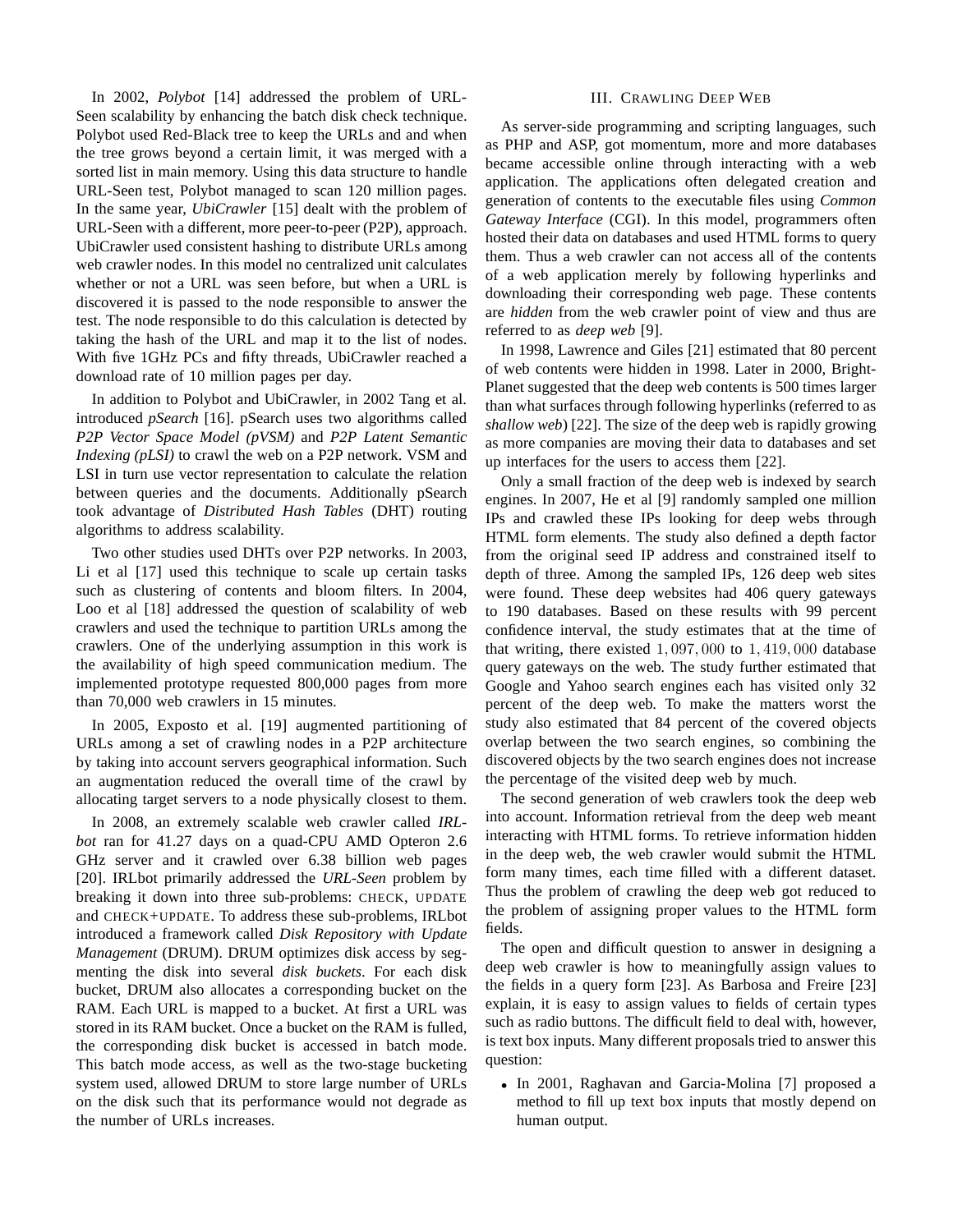- In 2002, Liddle et al. [24] described a method to detect form elements and fabricate a HTTP GET and POST request using default values specified for each field. The proposed algorithm is not fully automated and asks for user input when required.
- In 2004, Barbosa and Freire [23] proposed a two phase algorithm to generate textual queries. The first stage collected a set of data from the website and used that to associate weights to keywords. The second phase used a greedy algorithm to retrieve as much contents as possible with minimum number of queries.
- In 2005, Ntoulas et al. [25] further advanced the process by defining three policies for sending queries to the interface: a random policy, a policy based on the frequency of keywords in a reference document, and an adaptive policy that learns from the downloaded pages. Given four entry points, this study retrieved 90 percent of the deep web with only 100 requests.
- In 2008, Lu et al. [26] map the problem of maximizing the coverage per number of requests to the problem of *set-covering* [27] and uses a classical approach to solve this problem.

# IV. CRAWLING RICH INTERNET APPLICATIONS

Powerful client side browsers and availability of clientside technologies lead to a shift in computation from serverside to the client-side. This shift of computation, also creates contents that are often hidden from traditional web-crawlers and are referred to as "Client-side hidden-web" [28]. In 2013, Behfarshad and Mesbah studies 500 web-sites and found that 95 percent of the subject websites contain client-side hiddenweb, and among the 95 percent web-sites, 62 percent of the application states are considered client-side hidden-web. Extrapolating these numbers puts almost 59 percent of the web contents at the time of this writing as client-side hidden-web.

RIA crawling differs from traditional web application crawling in several frontiers. Although limited, there has been some research focusing on crawling of RIAs. One of the earliest attempts to crawl RIAs is by Duda et al in 2007 [29]–[31]. This work presents a working prototype of a RIA crawler that indexed RIAs using a Breath-First-Search algorithm. In 2008, Mesbah et al. introduced *Crawljax* [32], [33] a RIA crawler that took the user-interface into account and used the changes made to the user interface to direct the crawling strategy. Crawljax aimed at crawling and taking a static snapshot of each AJAX state for indexing and testing. In the same year, Amalfitano et al. [34]–[37] addressed automatic testing of RIAs using execution traces obtained from AJAX applications.

This section surveys different aspects of RIA crawling. Different strategies can be used to choose an unexecuted events to execute. Different strategies effect how early the web crawler finds new states and the overall time of crawling. Section IV-A surveys some of the strategies studied in recent years. Section IV-B explains different approaches to determine if two DOMs are equivalent. Section IV-C surveys parallelism and concurrency for RIA crawling. Automated testing and

ranking algorithms are explored in Sections IV-D and IV-E, respectively.

## *A. Crawling Strategy*

Until recent years, there has not been much attention on the efficiency requirement, and existing approaches often use either Breadth-First or a Depth-First crawling strategy. Duda et al. [29]–[31] used Breadth-First crawling strategy. As an optimization, the communication cost was reduced by caching the JavaScript function calls (together with actual parameters) that resulted in AJAX requests and the response received from the server. Crawljax [32], [33] extracted a model of the application using a variation of the Depth-First strategy. Its default strategy only explored a subset of the events in each state. This strategy explored an event only from the state where the event was first encountered. The event was not explored on the subsequently discovered states. This default strategy may not find all the states, since executing the same event from different states may lead to different states. However, Crawljax can also be configured to explore all enabled events in each state, in that case its strategy becomes the standard Depth-First crawling strategy.

Amalfitano et al. [34]–[36] focused on modelling and testing RIAs using execution traces. The initial work [34] was based on obtaining execution traces from user-sessions (a manual method). Once the traces are obtained, they are analyzed and an FSM model is formed by grouping together the equivalent user interfaces according to an equivalence relation. In a later paper [35] CrawlRIA was introduced which automatically generated execution traces using a Depth-First strategy. Starting from the initial state, CrawlRIA executed events in a depth-first manner until a DOM instance that is equivalent to a previously visited DOM instance was reached. Then the sequence of states and events was stored as a trace in a database, and after a reset, crawling continued from the initial state to record another trace. These automatically generated traces were later used to form an FSM model using the same technique that is used in [34] for user-generated traces.

In 2011, Kamara et al. [8], [38] present the initial version of the first model-based crawling strategy: the *Hypercube strategy*. The strategy makes predictions by initially assuming the model of the application to be a hypercube structure. The initial implementation had performance drawbacks which prevented the strategy to be practical even when the number of events in the initial state are as few as twenty. These limitation was later removed [8].

In 2012, Choudhary et al. [39] introduced another modelbased strategy called the *Menu strategy*. This strategy is optimized for the applications that have the same event always leading to the same state, irrelevant of the source state. Dincruk et al. [40] introduced a statistical model-based strategy. This strategy uses statistics to determine which events have a high probability to lead to a new stete.

In the same year, Peng et al. [41] suggested to use a *greedy strategy*. In the greedy strategy if there is an un-executed event in the current state (i.e. the state which the web crawler's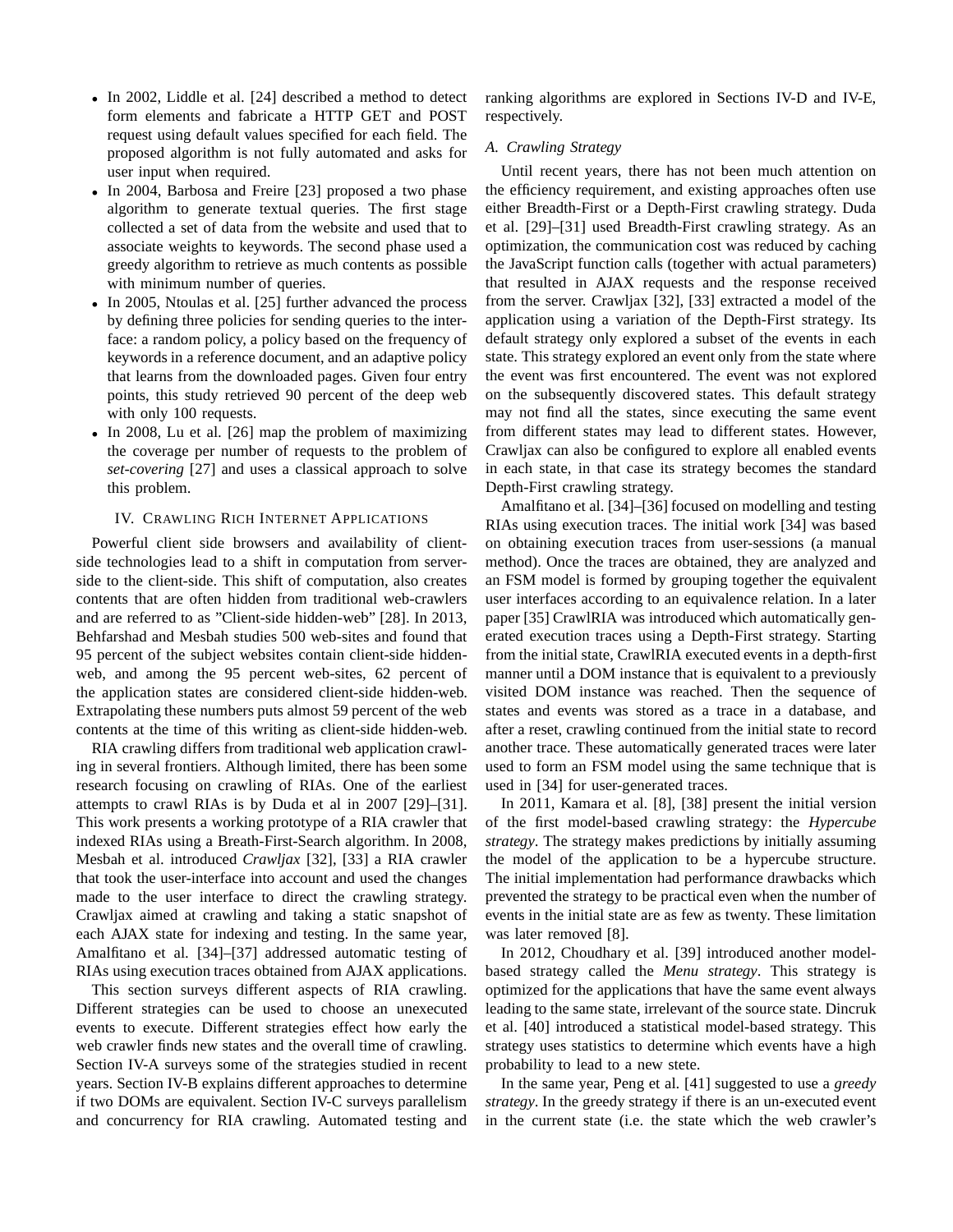DOM structure represents) the event is executed. If the current state has no unexplored event, the web crawler transfers to the closest state with an unexecuted event. Two other variants of the greedy strategy are introduced by the authors as well. In these variations, instead of the closest state, the most recently discovered state and the state closest to the initial state are chosen when there is no event to explore in the current state. They experimented with this strategy on simple test applications using different combinations of navigation styles to navigate a sequence of ordered pages. The navigation styles used are previous and next events, events leading to a few of the preceding and succeeding pages from the current page, as well as the events that lead to the first and last page. They concluded that all three variations of the strategy have similar performance in terms of the total number of event executions to finish crawling.

In 2013, Milani Fard and Mesbah [42] introduce *FeedEx*: a greedy algorithm to partially crawl a RIAs. FeedEx differs from Peng et al. [41] in that: Peng et al. [41] use a greedy algorithm in finding the closest unexecuted event, whereas, FeedEx defines a matrix to measure the impact of an event and its corresponding state on the crawl. The choices are then sorted and the most impactful choice will be executed first. Given enough time, FeedEx will discover entire graph of the application.

FeedEx defines the impact matrix as a weighted sum of the following four factors:

- Code coverage impact: how much of the application code is being executed.
- Navigational diversity: how diversely the crawler explores the application graph.
- Page structural diversity: how newly discovered DOMs differ from those already discovered.
- Test model size: the size of the created test model.

In the test cases studied, Milani Fard and Mesbah [42] show that FeedEx beats three other strategies of Breadth-First search, Depth-First search, and random strategy, in the abovementioned four factors.

# *B. DOM Equivalence and Comparison*

.

In the context of traditional web applications it is trivial to determine whether two states are equal: compare their URLs. This problem is not as trivial in the context of RIAs. Different chains of events may lead to the same states with minor differences that do not effect the functionality of the state. Different researchers address this issue differently. Duda et al. [29]–[31] used equality as the DOM equivalence method. Two states compared based on "the hash value of the full serialized DOM" [31]. As admitted in [31] this equality is too strict and may lead to too many states being produced.

Crawljax [32] used an edit distance (the number of operations that is needed to change one DOM instance to the other, the so-called Levenstein distance) to decide if the current DOM instance corresponds to a different state than the previous one. If the distance is below a certain threshold the current DOM instance is considered equivalent to the previous one. Otherwise, the current DOM instance is hashed and its hash value is compared to the hash values of the already discovered states. Since the notion of distance is not transitive, it is not an equivalence relation in the mathematical sense. For this reason, using a distance has the problem of incorrectly grouping together client-states whose distance is actually above the given threshold.

In a later paper [33], Crawljax improves its DOM equivalency: To decide if a new state is reached, the current DOM instance is compared with all the previously discovered states' DOMs using the mentioned distance heuristic. If the distance of the current DOM instance from each seen DOM instance is above the threshold, then the current DOM is considered as a new state. Although this approach solves the mentioned problem with the previous approach, this method may not be as efficient since it requires to store the DOM-trees and compute the distance of the current DOM to all the discovered DOMs.

Amalfitano et al. [36] proposed DOM equivalence relations based on comparing the set of elements in the two DOM instances. According to this method, two DOM instances are equivalent if both contain the same set of elements. This inclusion is checked based on the indexed paths of the elements, event types and event handlers of the elements. They have also introduced two variations of this relation. In the first variation only visible elements are considered, in the other variation, the index requirement for the paths is removed.

In 2013, Lo et al. [43] in a tool called *Imagen*, consider the problem of transferring a JavaScript session between two clients. Imagen improves the definition of client-side state by adding the following items:

- JavaScript functions closure: JavaScript functions can be created dynamically, and their scope is determined at the time of creation.
- JavaScript event listeners: JavaScript allows the programmer to register event-handlers.
- HTML5 elements: Certain elements such as *Opaque Objects* and *Stream Resources*.

These items are not ordinarily stored in DOM. Imagen uses code instrumenting and other techniques to add the effect of these features to the state of the application.

## *C. Parallel Crawling*

To the best of our knowledge, at the time of this writing only one distributed RIA crawling algorithm exists. Mirtaheri et al. [44] used the JavaScript events to partition the search space and crawl a RIA in parallel. Each web crawler, running on a separate computer, visits all application states, but only executes a subset of the JavaScript events in each state. If execution of an event leads to the discovery of a new state, the information about the new state is propagated to all the web crawlers. Together all the web crawlers cover all JavaScript events in all application states. The proposed algorithm is implemented and evaluated with 15 computers and a satisfactory speedup is demonstrated. Apart from this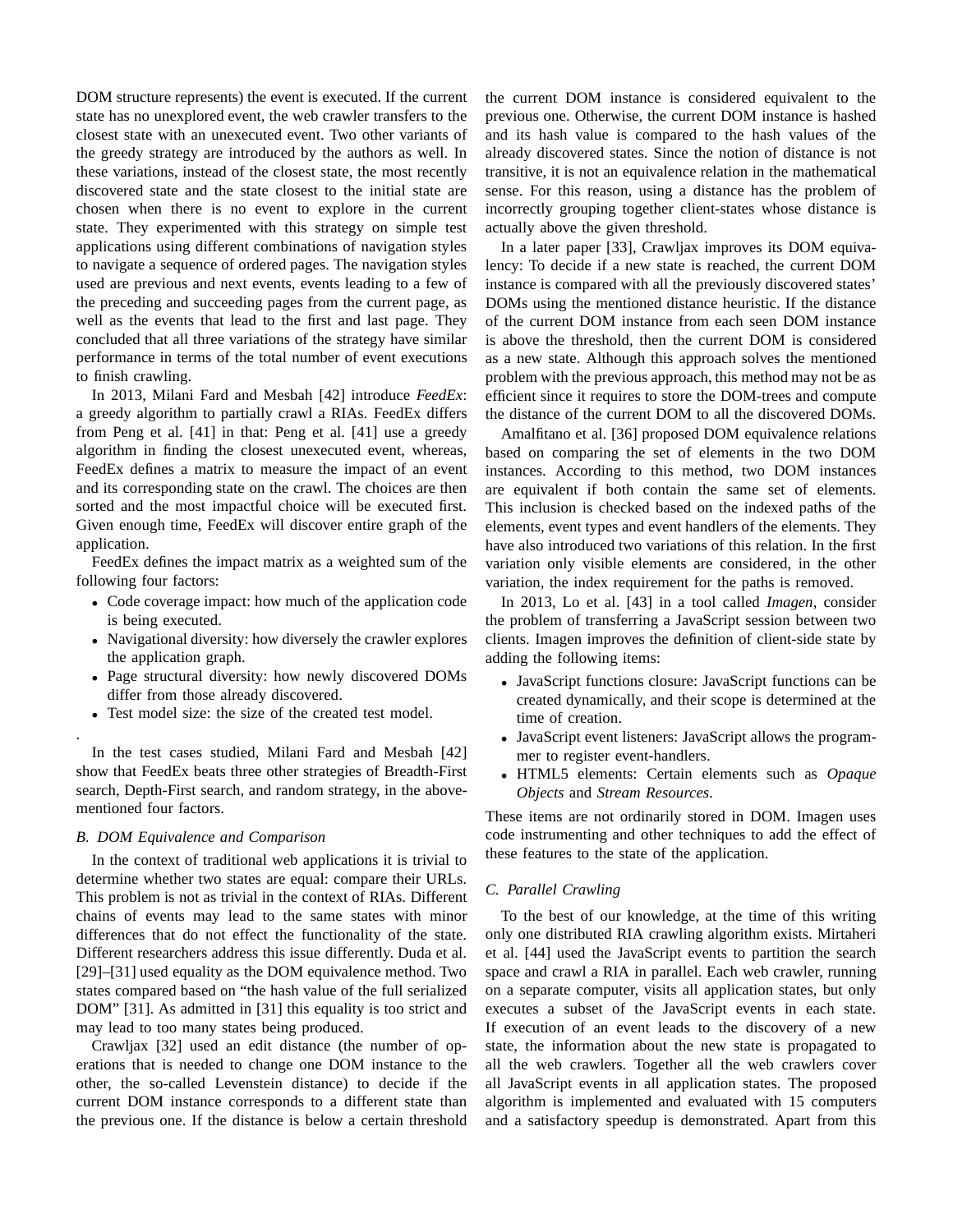work, two algorithms are proposed to achieve a degree of concurrency:

- In [30], the authors propose to use multiple web crawlers on RIAs (or on Web crawling) that use hyperlinks together with events for navigation. The suggested method first applies traditional crawling to find the URLs in the application. After traditional crawling terminates, the set of discovered URLs are partitioned and assigned to event-based crawling processes that run independent of each other using their Breadth-First strategy. Since each URL is crawled independently, there is no communication between the web crawlers.
- Crawljax [33] uses multiple threads for speeding up event-based crawling of a single URL application. The crawling process starts with a single thread (that uses depth-first strategy). When a thread discovers a state with more than one event, new threads are initiated that will start the exploration from the discovered state and follow one of the unexplored events from there.

# *D. Automated Testing*

Automated testing of RIAs is an important aspect of RIA crawling. In 2008, Marchetto et al. [45] used a state-based testing approach based on a FSM model of the application. The introduced model construction method used static analysis of the JavaScript code and dynamic analysis of user session traces. Abstraction of the DOM states was used rather than the DOM states directly in order to reduce the size of the model. This optimization may require a certain level of manual interaction to ensure correctness of the algorithm. The introduced model produced test sequences that contained *semantically interacting events*<sup>4</sup> . In 2009, Marchetto and Tonella [46] proposed search-based test sequence generation using hillclimbing rather than exhaustively generating all the sequences up to some maximum length.

In 2009 and 2010, Crawljax introduced three mechanisms to automate testing of RIAs: Using *invariant-based* testing [47], security testing of interactions among web widgets [48], and regression testing of AJAX applications [48].

In 2010, Amalfitono et al. [35] compared the effectiveness of methods based on execution traces (user generated, web crawler generated and combination of the two) and existing test case reduction techniques based on measures such as state coverage, transition coverage and detecting JavaScript faults. In another study [37], authors used invariant-based testing approach to detect faults visible on the user-interface (invalid HTML, broken links, unsatisfied accessibility requirements) in addition to JavaScript faults (crashes) which may not be visible on the user-interface, but cause faulty behaviour.

#### *E. Ranking (Importance Metric)*

Unlike traditional web application crawling, there has been a limited amount of research in ranking states and pages in

<sup>4</sup>Two events are semantically interacting if their execution order changes the outcome.

the context of RIA crawling. In 2007, Frey [31] proposed a ranking mechanism for the states in RIAs. The proposed mechanism, called *AjaxRank*, ordered search results by assigning an importance value to states. AjaxRank can be viewed as an adaptation of the PageRank [49]. Similar to PageRank, AjaxRank is connectivity-based but instead of hyperlinks the transitions are considered. In the AjaxRank, the initial state of the URL is given more importance (since it is the only state reachable from anywhere directly), hence the states that are closer to the initial state also get higher ranks.

## V. TAXONOMY AND EVOLUTION OF WEB CRAWLERS

The wide variety of web crawlers available are designed with different goals in mind. This section classifies and crossmeasures the functionalities of different web crawlers based on the design criteria introduced in Section I-D. It also sketches out a rough architecture of web crawlers as they evolve. Sections V-A, V-B and V-C explain the taxonomy of traditional, deep, and RIA web crawlers, respectively.

## *A. Traditional Web Crawlers*

Figure 1 shows the architecture of a typical traditional web crawler. In this model *Frontier* gets a set of seed URLs. The seed URLs are passed to a module called *Fetcher* that retrieves the contents of the pages associated with the URLs from the web. These contents are passed to the *Link Extractor*. The latter parses the HTML pages and extract new links from them. Newly discovered links are passed to *Page Filter* and *Store Processor*. Store Processor interacts with the database and stores the discovered links. Page Filter filters URLs that are not interesting to the web crawler. The URLs are then passed to *URL-Seen* module. This module finds the new URLs that are not retrieved yet and passes them to Fetcher for retrieval. This loop continues until all the reachable links are visited.

Table II summarizes the design components, design goals and different techniques used by traditional web crawlers.

## *B. Deep Web Crawlers*

Figure 2 shows the architecture of a typical deep web crawler. In this model *Select Fillable* gets as input set of seed URLs, domain data, and user specifics. *Select Fillable* then chooses the HTML elements to interact with. *Domain Finder* uses these data to fill up the HTML forms and passes the results to *Submitter*. Submitter submits the form to the server and retrieves the newly formed page. *Response Analyser* parses the page and, based on the result, updates the repository; and the process continues.

Table III summarizes the design components, design goals and different techniques used by deep web crawlers.

#### *C. RIA Web Crawlers*

Figure 3 shows the architecture of a typical RIA web crawler. *JS-engine* starts a virtual browser and runs a JavaScript engine. It then retrieves the page associated with a seed URL and loads it in the virtual browser. The constructed DOM is passed to the *DOM-Seen* module to determine if this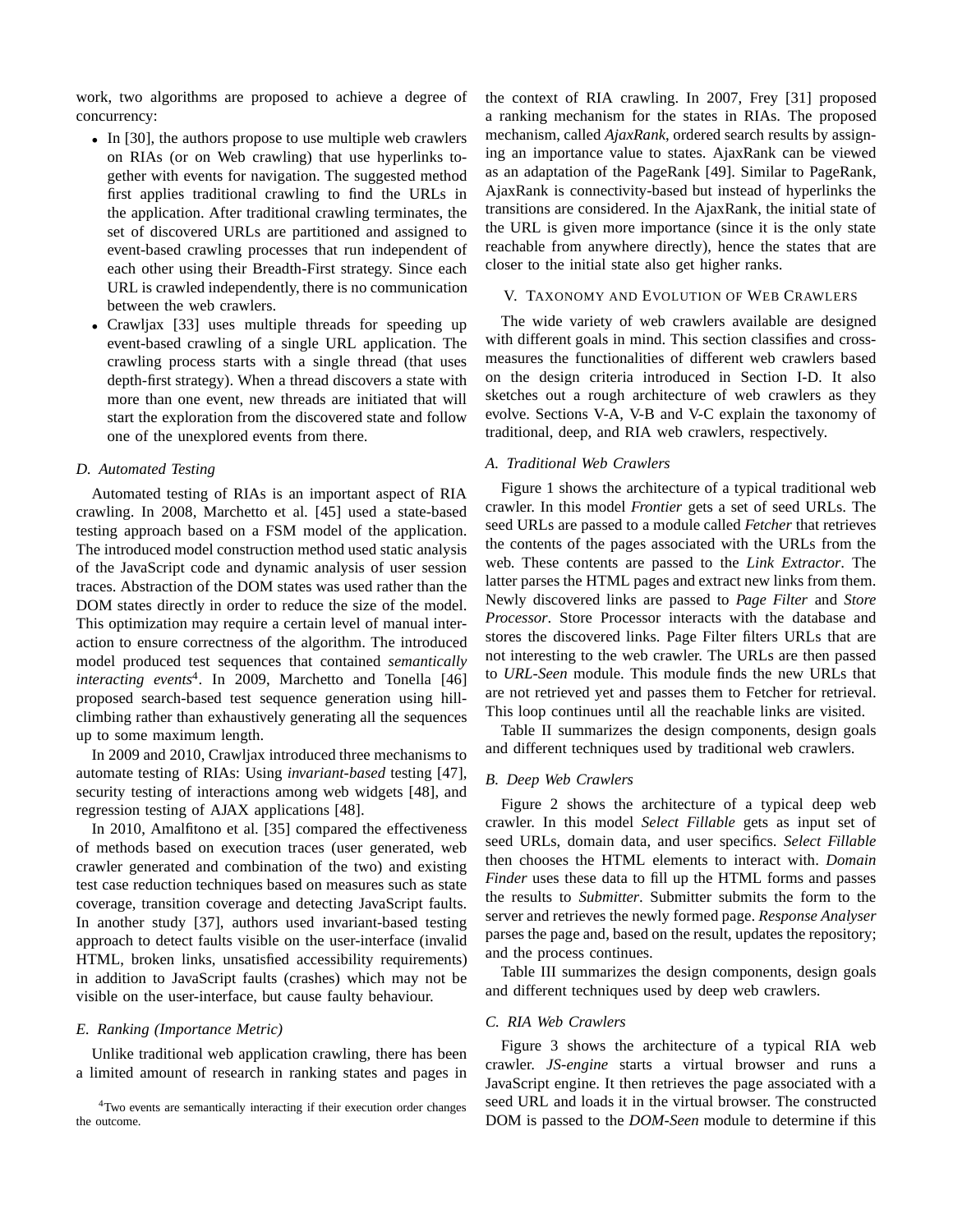

Fig. 1. Architecture of a Traditional Web Crawler.

| <b>Study</b>                | Component                              | Method                                                                                      | Goal                                            |
|-----------------------------|----------------------------------------|---------------------------------------------------------------------------------------------|-------------------------------------------------|
| WebCrawler<br>MOMspider [4] | Fetcher<br>Frontier<br>Page filter     | Parallel downloading of 15 links<br>robots.txt<br>Black-list                                | Scalability<br>Politeness                       |
| Google [12]                 | Store processor<br>Frontier            | Reduce disk access time by compression<br>PageRank                                          | Scalability<br>Coverage<br>Freshness            |
| Mercator [5]                | URL-Seen                               | Batch disk checks and cache                                                                 | Scalability                                     |
| WebFountain [13]            | Storage processor<br>Frontier<br>Fetch | Local copy of the fetched pages<br>Adaptive download rate<br>Homogenous cluster as hardware | Completeness<br><b>Freshness</b><br>Scalability |
| Polybot [14]                | URL-Seen                               | Red-Black tree to keep the URLs                                                             | Scalability                                     |
| UbiCrawler [15]             | URL-Seen                               | P <sub>2</sub> P architecture                                                               | Scalability                                     |
| pSearch [16]                | Store processor                        | Distributed Hashing Tables (DHT)                                                            | Scalability                                     |
| Exposto et al. [19]         | Frontier                               | Distributed Hashing Tables (DHT)                                                            | Scalability                                     |
| IRLbotpages [20]            | URL-Seen                               | Access time reduction by disk segmentation                                                  | Scalability                                     |

TABLE II TAXONOMY OF TRADITIONAL WEB CRAWLERS



Fig. 2. Architecture of a Deep Web Crawler.



Fig. 3. Architecture of a Deep Web Crawler.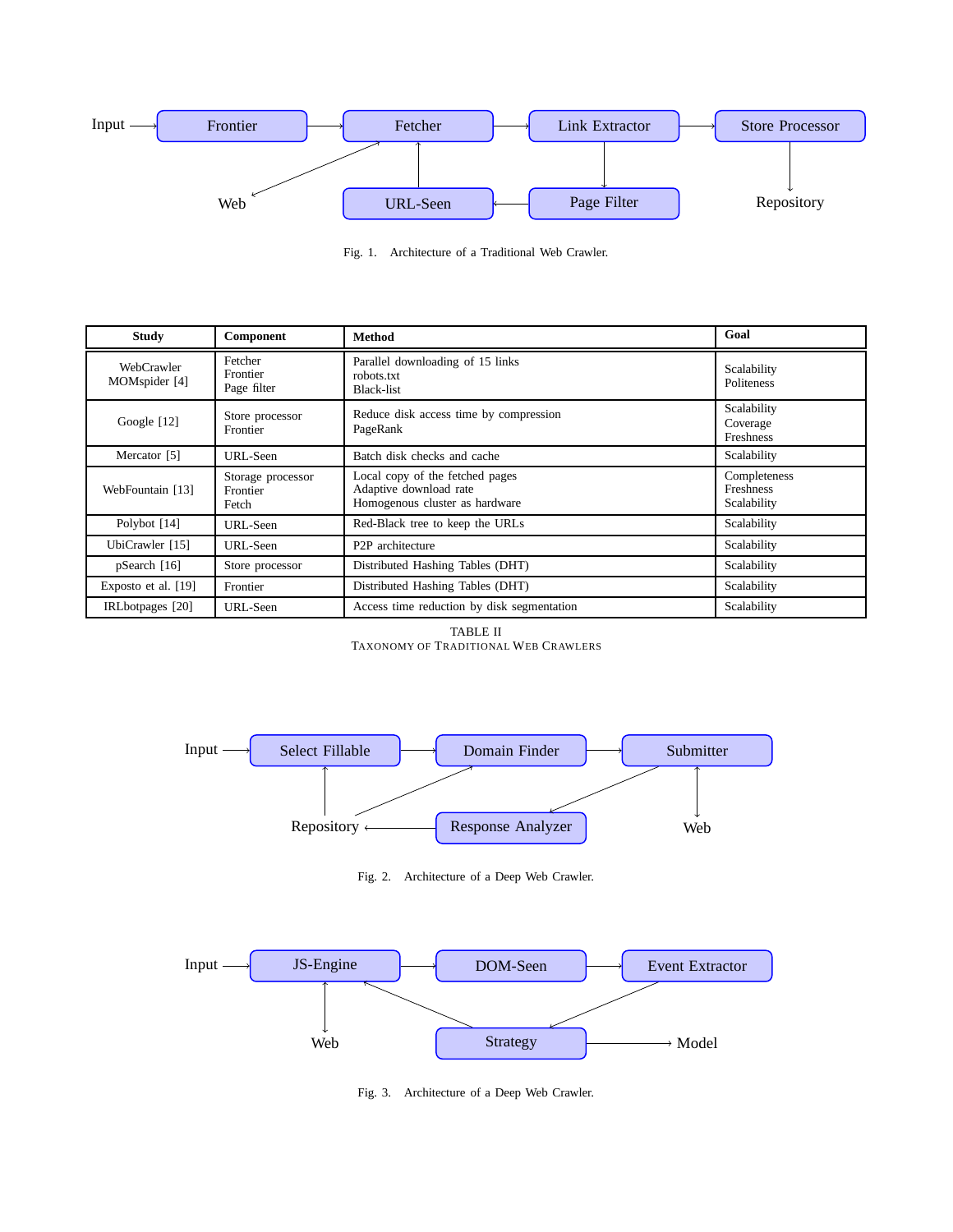| <b>Study</b>                 | Component                                                         | <b>Method</b>                                                                                                                                                                                                                                                                                                                                                                                                                           | Goal                                                                       |
|------------------------------|-------------------------------------------------------------------|-----------------------------------------------------------------------------------------------------------------------------------------------------------------------------------------------------------------------------------------------------------------------------------------------------------------------------------------------------------------------------------------------------------------------------------------|----------------------------------------------------------------------------|
| HiWe [7]                     | Select fillable<br>Domain Finder<br>Submitter<br>Response Analyst | Partial page layout and visual adjacency<br>Normalization by stemming etc<br>Approximation matching<br>Manual domain<br>Ignore submitting small or incomplete forms<br>Hash of visually important parts of the page to detect errors                                                                                                                                                                                                    | Lenient submission effi-<br>ciency<br>Submission efficiency                |
| Liddle et al [24]            | Select fillable<br>Domain Finder                                  | Fields with finite set of values, ignores automatic filling of text field<br>Stratified Sampling Method (avoid queries biased toward certain fields)<br>Detection of new forms inside result page, Removal of repeated form<br>Concatenation of pages connected through navigational elements<br>Stop queries by observing pages with repetitive partial results<br>Detect record boundaries and computes hash values for each sentence | Lenient submission effi-<br>ciency<br>Submission efficiency                |
| Barbosa and Freire<br>$[23]$ | Select fillable<br>Domain Finder<br>Response Analysis             | Single keyword-based queries<br>Based on collection data associate weights to keywords and uses<br>greedy algorithms to retrieve as much contents with minimum number<br>of queries.<br>Considers adding stop-words to maximize coverage<br>Issue queries using dummy words to detect error pages                                                                                                                                       | Lenient submission effi-<br>ciency<br>Submission efficiency                |
| Ntoulas et al [25]           | Select fillable<br>Domain Finder                                  | Single-term keyword-based queries<br>Three policies: random, based on the frequency of keyword in a<br>corpus, and an Adaptive policy that learn from the downloaded pages.<br>maximizing the unique returns of each query                                                                                                                                                                                                              | Lenient submission effi-<br>ciency<br>Submission efficiency                |
| Lu et al $[26]$              | Select fillable<br>Domain Finder                                  | querying textual data sources,<br>Works on sample that represents the original data source.<br>Maximizing the coverage per number of requests to the problem of<br>set-covering problem                                                                                                                                                                                                                                                 | Lenient submission effi-<br>ciency<br>Scalability<br>Submission efficiency |

TABLE III TAXONOMY OF DEEP WEB CRAWLERS

| <b>Study</b>               | Component                         | <b>Method</b>                                                                                                                                                                                                      | Goal                                                            |
|----------------------------|-----------------------------------|--------------------------------------------------------------------------------------------------------------------------------------------------------------------------------------------------------------------|-----------------------------------------------------------------|
| Duda et al [29]-[31]       | Strategy<br>JS-Engine<br>DOM-Seen | Breadth-First-Search<br>Caching the JavaScript function calls and results<br>Comparing Hash value of the full serialized DOM                                                                                       | Completeness<br>Efficiency                                      |
| Mesbah et al [32],<br>[33] | Strategy<br>DOM-Seen              | Depth-First-Search<br>Explores an event only once<br>New threads are initiated for unexplored events<br>Comparing Edit distance with all previous states                                                           | Completeness<br><b>State Coverage Efficiency</b><br>Scalability |
| CrawlRIA [34]-[37]         | Strategy<br>DOM-Seen              | Depth-First strategy (Automatically generated using execution traces)<br>Comparing the set of elements, event types, event handlers in two<br><b>DOMs</b>                                                          | Completeness                                                    |
| Kamara et al [8],<br>[38]  | Strategy                          | Assuming hypercube model for the application. Using Minimum Chain<br>Decomposition and Minimum Transition Coverage                                                                                                 | State Coverage Efficiency                                       |
| M-Crawler [50]             | Strategy                          | Menu strategy which categorizes events after first two runs<br>Events which always lead to the same/current state has less priority<br>Using Rural-Postman solver to explore unexecuted events efficiently         | <b>State Coverage Efficiency</b><br>Completeness                |
| Peng et al. [41]           | Strategy                          | Choose an event from current state then from the closest state                                                                                                                                                     | State Coverage Efficiency                                       |
| AjaxRank [31]              | Strategy<br>DOM-Seen              | The initial state of the URL is given more importance<br>Similar to PageRank, connectivity-based but instead of hyperlinks the<br>transitions are considered hash value of the content and structure of<br>the DOM | State Coverage Efficiency                                       |
| Dincturk et al. [51]       | Strategy                          | Considers probability of discovering new 'state' by an event and cost<br>of following the path to events state                                                                                                     | <b>State Coverage Efficiency</b>                                |
| Dist-RIA Crawler<br>$[44]$ | Strategy                          | Uses JavaScript events to partition the search space and run the crawl<br>in parallel on multiple nodes                                                                                                            | Scalability                                                     |
| Feedex [42]                | Strategy                          | Prioritize events based on their possible impact of the DOM. Considers<br>factors like code coverage, navigational and page structural diversity                                                                   | State Coverage Efficiency                                       |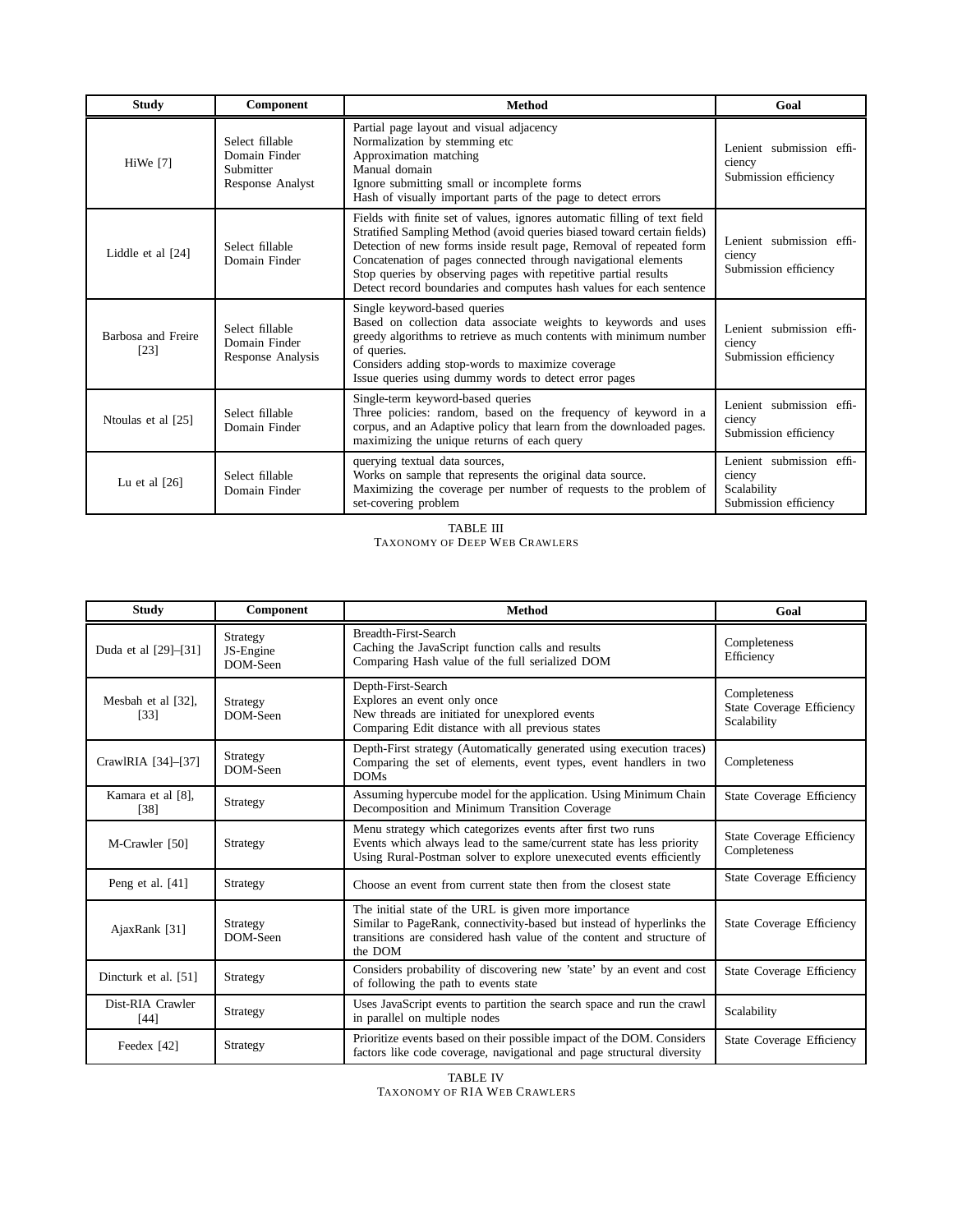is the first time the DOM is seen. If so, the DOM is passed to *Even Extractor* to extract the JavaScript events form it. The events are then passed to the *Strategy* module. This module decides which event to execute. The chosen event is passed to JS-Engine for further execution. This process continues until all reachable states are seen.

Table IV summarizes the design components, design goals and different techniques used by RIA web crawlers.

# VI. SOME OPEN QUESTIONS IN WEB-CRAWLING

In this paper, we have surveyed the evolution of crawlers, namely traditional, Deep and RIA crawlers. We identified several design goals and components of each category and developed a taxonomy that classifies different cases of crawlers accordingly. Traditional web crawling and its scalability has been the topic of extensive research. Similarly, deep-web crawling was addressed in great details. RIA crawling, however, is a new and open area for research. Some of the open questions in the field of RIA crawling are the following:

- Model Based Crawling: The problem of designing an efficient strategy for crawling a RIA can be mapped to a graph exploration problem. The objective of the algorithm is to visit every node at least once in an unknown directed graph by minimizing the total sum of the weights of the edges traversed. The offline version of this problem, where the graph is known beforehand, is called the Asymmetric Traveling Salesman Problem (ATSP) which is NP-Hard. Although there are some approximation algorithms for different variations of the unknown graph exploration problem [52]–[55], not knowing the graph ahead of the time is a major obstacle to deploy these algorithms to crawl RIAs.
- Scalability: Problems such as URL-Seen may not exist in the context of RIA crawling. However, a related problem is the *State-Seen* problem: If a DOM state was seen before.
- Widget Detection: In order to avoid state explosion, it is crucial to detect independent parts of the interface in a RIA. This can effect ranking of different states, too.

In addition, combining different types of crawlers to build a unified crawler seems another promising research area.

#### **REFERENCES**

- [1] J. Bau, E. Bursztein, D. Gupta, and J. Mitchell, "State of the art: Automated black-box web application vulnerability testing," in *Security and Privacy (SP), 2010 IEEE Symposium on*. IEEE, 2010, pp. 332–345.
- [2] A. Doupé, M. Cova, and G. Vigna, "Why johnny cant pentest: An analysis of black-box web vulnerability scanners," in *Detection of Intrusions and Malware, and Vulnerability Assessment*. Springer, 2010, pp. 111–131.
- [3] J. Marini, *Document Object Model*, 1st ed. New York, NY, USA: McGraw-Hill, Inc., 2002.
- [4] C. Olston and M. Najork, "Web crawling," *Foundations and Trends in Information Retrieval*, vol. 4, no. 3, pp. 175–246, 2010.
- [5] A. Heydon and M. Najork, "Mercator: A scalable, extensible web crawler," *World Wide Web*, vol. 2, pp. 219–229, 1999.
- [6] M. Burner, "Crawling towards eternity: Building an archive of the world wide web," *Web Techniques Magazine*, vol. 2, no. 5, May 1997.
- [7] S. Raghavan and H. Garcia-Molina, "Crawling the hidden web," in *Proceedings of the 27th International Conference on Very Large Data Bases*, ser. VLDB '01. San Francisco, CA, USA: Morgan Kaufmann Publishers Inc., 2001, pp. 129–138. [Online]. Available: http://dl.acm.org/citation.cfm?id=645927.672025
- [8] K. Benjamin, G. Von Bochmann, M. E. Dincturk, G.-V. Jourdan, and I. V. Onut, "A strategy for efficient crawling of rich internet applications," in *Proceedings of the 11th international conference on Web engineering*, ser. ICWE'11. Berlin, Heidelberg: Springer-Verlag, 2011, pp. 74–89. [Online]. Available: http://dl.acm.org/citation.cfm?id=2027776.2027784
- [9] B. He, M. Patel, Z. Zhang, and K. C.-C. Chang, "Accessing the deep web," *Commun. ACM*, vol. 50, no. 5, pp. 94–101, May 2007. [Online]. Available: http://doi.acm.org/10.1145/1230819.1241670
- [10] S. Choudhary, M. E. Dincturk, S. M. M. G. von Bochmann, G.-V. Jourdan, and I.-V. Onut, "Crawling rich internet applications: The state of the art," in *Proceedings of the 2012 Conference of the Center for Advanced Studies on Collaborative Research*, ser. CASCON '12. Riverton, NJ, USA: IBM Corp., 2012.
- [11] O. A. McBryan, "Genvl and wwww: Tools for taming the web," in *In Proceedings of the First International World Wide Web Conference*, 1994, pp. 79–90.
- [12] S. Brin and L. Page, "The anatomy of a large-scale hypertextual web search engine," in *Proceedings of the seventh international conference on World Wide Web 7*, ser. WWW7. Amsterdam, The Netherlands, The Netherlands: Elsevier Science Publishers B. V., 1998, pp. 107–117. [Online]. Available: http://dl.acm.org/citation.cfm?id=297805.297827
- [13] J. Edwards, K. McCurley, and J. Tomlin, "An adaptive model for optimizing performance of an incremental web crawler," 2001.
- [14] V. Shkapenyuk and T. Suel, "Design and implementation of a highperformance distributed web crawler," in *In Proc. of the Int. Conf. on Data Engineering*, 2002, pp. 357–368.
- [15] P. Boldi, B. Codenotti, M. Santini, and S. Vigna, "Ubicrawler: A scalable fully distributed web crawler," *Proc Australian World Wide Web Conference*, vol. 34, no. 8, pp. 711–726, 2002. [Online]. Available: citeseer.ist.psu.edu/article/boldi03ubicrawler.html
- [16] C. Tang, Z. Xu, and M. Mahalingam, "psearch: Information retrieval in structured overlays," 2002.
- [17] J. Li, B. Loo, J. Hellerstein, M. Kaashoek, D. Karger, and R. Morris, "On the feasibility of peer-to-peer web indexing and search," *Peer-to-Peer Systems II*, pp. 207–215, 2003.
- [18] B. T. Loo, S. Krishnamurthy, and O. Cooper, "Distributed web crawling over dhts," EECS Department, University of California, Berkeley, Tech. Rep. UCB/CSD-04-1305, 2004. [Online]. Available: http://www.eecs.berkeley.edu/Pubs/TechRpts/2004/5370.html
- [19] J. Exposto, J. Macedo, A. Pina, A. Alves, and J. Rufino, "Geographical partition for distributed web crawling," in *Proceedings of the 2005 workshop on Geographic information retrieval*, ser. GIR '05. New York, NY, USA: ACM, 2005, pp. 55–60. [Online]. Available: http://doi.acm.org/10.1145/1096985.1096999
- [20] H. tsang Lee, D. Leonard, X. Wang, and D. Loguinov, "Irlbot: Scaling to 6 billion pages and beyond," 2008.
- [21] S. Lawrence and C. L. Giles, "Searching the world wide web," *SCI-ENCE*, vol. 280, no. 5360, pp. 98–100, 1998.<br>[22] M. K. Bergman, "The deep v
- K. Bergman, "The deep web: Surfacing hidden value," September 2001. [Online]. Available: http://www.brightplanet.com/pdf/deepwebwhitepaper.pdf
- [23] L. Barbosa and J. Freire, "Siphoning hidden-web data through keywordbased interfaces," in *In SBBD*, 2004, pp. 309–321.
- [24] S. W. Liddle, D. W. Embley, D. T. Scott, and S. H. Yau1, "Extracting Data behind Web Forms," *Lecture Notes in Computer Science*, vol. 2784, pp. 402–413, Jan. 2003. [Online]. Available: http://dx.doi.org/10.1007/b12013
- [25] A. Ntoulas, "Downloading textual hidden web content through keyword queries," in *In JCDL*, 2005, pp. 100–109.
- [26] J. Lu, Y. Wang, J. Liang, J. Chen, and J. Liu, "An Approach to Deep Web Crawling by Sampling," *Web Intelligence and Intelligent Agent Technology, IEEE/WIC/ACM International Conference on*, vol. 1, pp. 718–724, 2008. [Online]. Available: http://dx.doi.org/10.1109/wiiat.2008.392
- [27] T. H. Cormen, C. E. Leiserson, R. L. Rivest, and C. Stein, *Introduction to Algorithms*, 3rd ed. The MIT Press, 2009.
- [28] Z. Behfarshad and A. Mesbah, "Hidden-web induced by client-side scripting: An empirical study," in *Proceedings of the International*